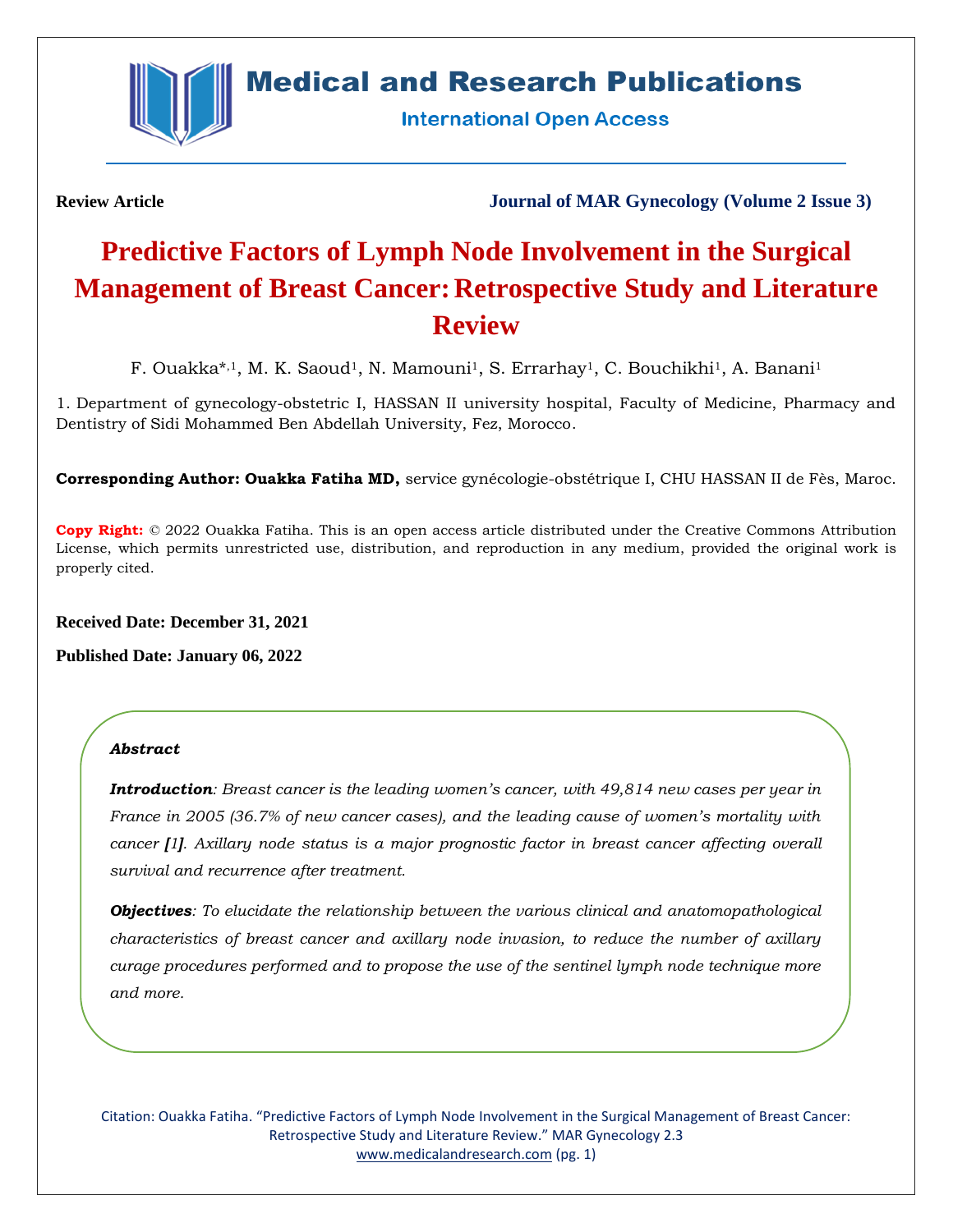*Material and method: Descriptive and analytical retrospective study about 96 cases of breast cancer have benefited from a first surgery within the service of gynecology obstetrics I of the CHU Hassan II of Fez, Morocco.* 

*Results: According to our study and the data found in the literature, we were able to highlight the existence of predictive factors of GG invasion in the case of complete axillary curage: the histological size of the primary tumor, the initial location in the SOQ (super outer quadrant of the breast), the lobular histological type, the high SBR grade, also a high KI67 and the HER2 IHC profile. We also found that a negative predictive factor was the absence of adenopathy on clinical examination and axillary ultrasound.* 

*Conclusion: For several years, the axillary curage is no longer recommended because of its complications, the method of the sentinel lymph node became the reference in the management of breast cancer, the goal of our study is to encourage to practice this method more and more and to widen or adapt its indication according to our context.* 

*Keywords: Breast cancer, palpable lymph node, histological size, vascular emboli, sentinel node.*

### **Introduction**

Breast cancer is the leading women's cancer, with 49,814 new cases per year in France in 2005 (36.7% of new cancer cases), and the leading cause of cancer mortality in women: 11,201 deaths per year in France in 2005 (17.7 per 100,000) **[**1**]**.

The status of the axillary lymph nodes is a major prognostic factor in breast cancer, affecting overall survival and recurrence after treatment: lymph node dissection is the reference for assessing their invasion but at the cost of significant morbidity **[**2, 3**]**.

Currently, the sentinel node technique has become an essential method in the diagnosis and treatment of localized breast cancer, which offers several advantages, in particular the reduction of complications related to axillary curage. It is rarely used in our context, due to the lack of an adequate technical platform or a lack of clinical indication.

Citation: Ouakka Fatiha. "Predictive Factors of Lymph Node Involvement in the Surgical Management of Breast Cancer: Retrospective Study and Literature Review." MAR Gynecology 2.3 [www.medicalandresearch.com](http://www.medicalandresearch.com/) (pg. 2)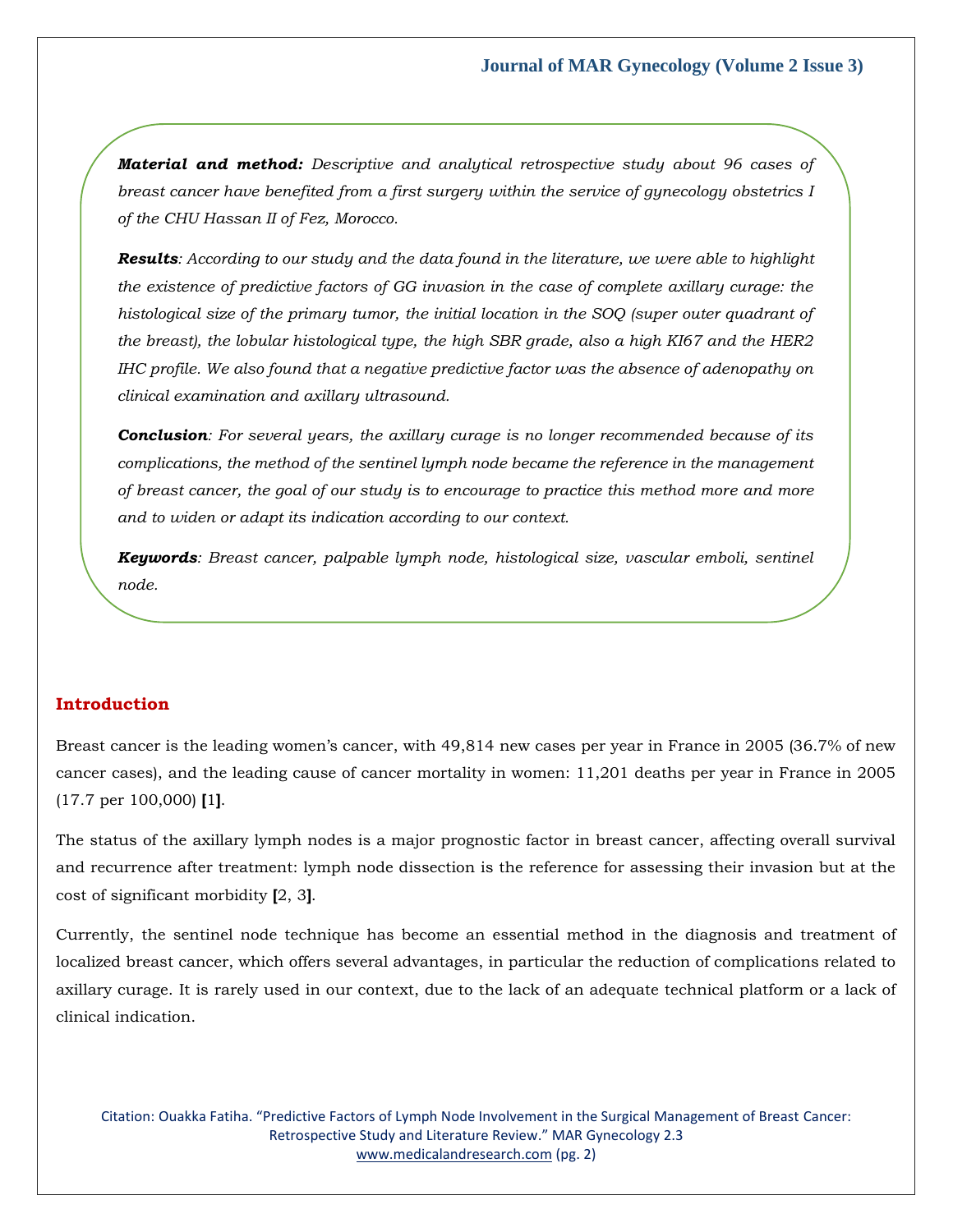#### **Material and method**

We conducted a retrospective descriptive and analytical study of 96 cases of breast cancer managed in our training and have benefited from a first surgery in the department of gynecology-obstetrics I of HASSAN II university hospital, Fez, Morocco.

Our main objective was to highlight the relationship between the different clinical and anatomopathological characteristics of breast cancer on the one hand and axillary lymph node invasion, on the other hand, to deduce the predictive factors of lymph node invasion and thus to reduce the number of axillary curage done and to propose to reinforce the place of the sentinel lymph node technique in our practice.

#### **Results**

we retained 96 files of patients who had undergone primary surgery for breast cancer, of which 60 patients had secondary lymph node involvement. we studied the different clinical, radiological and anatomopathological aspects, which we will detail in this paper.to determine a causal relationship between the different factors and the occurrence of lymph node involvement we studied for each factor the chance of occurrence or percentage of occurrence, the relative risk and the odds ratio.

In our serie, the average age is 51 years with extremes of 32 and 77 years with a clear predominance of 40-49 years. 60 patients out of 96 presented lymph node metastases at the final anatomopathological study, the percentage of which is 62.5%.

According to hormonal status, we noted an equal distribution, 48 patients in genital activity had no lymph node involvement, and 48 patients who had already reached menopause had positive lymph node involvement on the final anatomopathological study. In addition, we did not take into consideration the notion of taking oestroprogestative contraception or hormone replacement therapy because of the lack of data in the files.

Topographically, It can be seen that the most common location is the upper external quadrant region, which was found to be 50% in patients with no lymph node involvement and 58.33% in patients with secondary lymph node involvement.

Regarding tumor size in patients with lymph node metastases, there was a clear predominance of tumors larger than 5 cm (T3) in 73.33% of patients with secondary lymph node involvement, and overall involvement of 45%,8%.

In addition, among the patients without lymph node involvement, 2 patients had a tumor of less than 2 cm (T1), 23 patients had a tumor between 2 cm and 5 cm (T2), and 11 patients had a tumor of more than 5 cm (T3). Graph 1 shows the distribution of lymph node involvement by clinical tumoral size.

Citation: Ouakka Fatiha. "Predictive Factors of Lymph Node Involvement in the Surgical Management of Breast Cancer: Retrospective Study and Literature Review." MAR Gynecology 2.3 [www.medicalandresearch.com](http://www.medicalandresearch.com/) (pg. 3)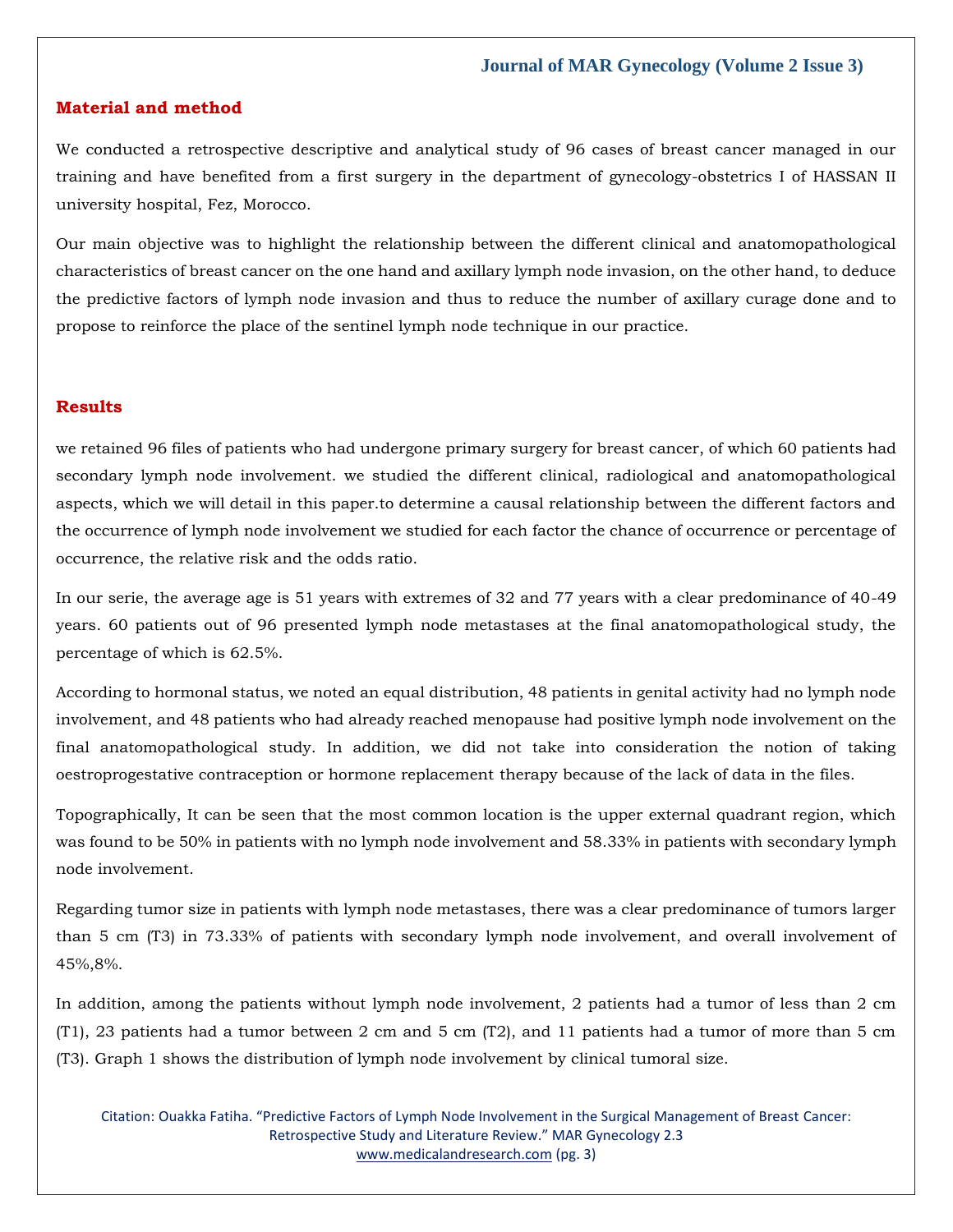#### 50 45  $40$ 35 30  $N-$ 25 **COL**  $N+$  $20$ 15  $10$ 5  $\Omega$ T1  $T<sub>2</sub>$ TЗ

# **Journal of MAR Gynecology (Volume 2 Issue 3)**



The clinical examination of the axillary hollow showed that in patients without lymph node involvement only 3 patients had a palpable lymph node on examination with a percentage of 8.33%. However, in patients with lymph node metastases, 43 patients had a palpable node on clinical examination, representing 71.6% of this group.

On the paraclinical level, all our patients had undergone a breast ultrasound and mammography. All patients underwent a breast ultrasound and a mammogram, as well as an extension test, which was negative.

At the breast ultrasound/mammography only 21.87% of the patients had suspected ACR4 lesions, and 78.13% had ACR5 lesions.

Concerning the ultrasound of the axillary hollow, there was a strong correlation between the identification of adenopathy on ultrasound and its involvement in anatomopathological examination.

In patients without lymph node involvement, only 6 patients had axillary adenopathy on ultrasound and therefore a percentage of 16.66% of false positives. In patients with lymph node metastases, only 12 patients had no axillary adenopathy on ultrasound and therefore a false negative rate of 20%.

In our serie, the overall sensitivity of axillary ultrasound is 80% and the specificity of this examination is 83.33%. It can be concluded that the data of the axillary ultrasound are reliable with fairly high sensitivity and specificity concerning secondary lymph node involvement.

All patients included in our study underwent diagnostic micro biopsy, with the following anatomicalpathological findings:

- the predominant histological type in our serie is infiltrating ductal carcinoma in 92 patients, and only 4 patients had an infiltrating lobular type, all of which had secondary lymph node involvement.
- The distribution of patients in the two groups (with and without lymph node involvement) was homogeneous according to SBR grade.

Citation: Ouakka Fatiha. "Predictive Factors of Lymph Node Involvement in the Surgical Management of Breast Cancer: Retrospective Study and Literature Review." MAR Gynecology 2.3 [www.medicalandresearch.com](http://www.medicalandresearch.com/) (pg. 4)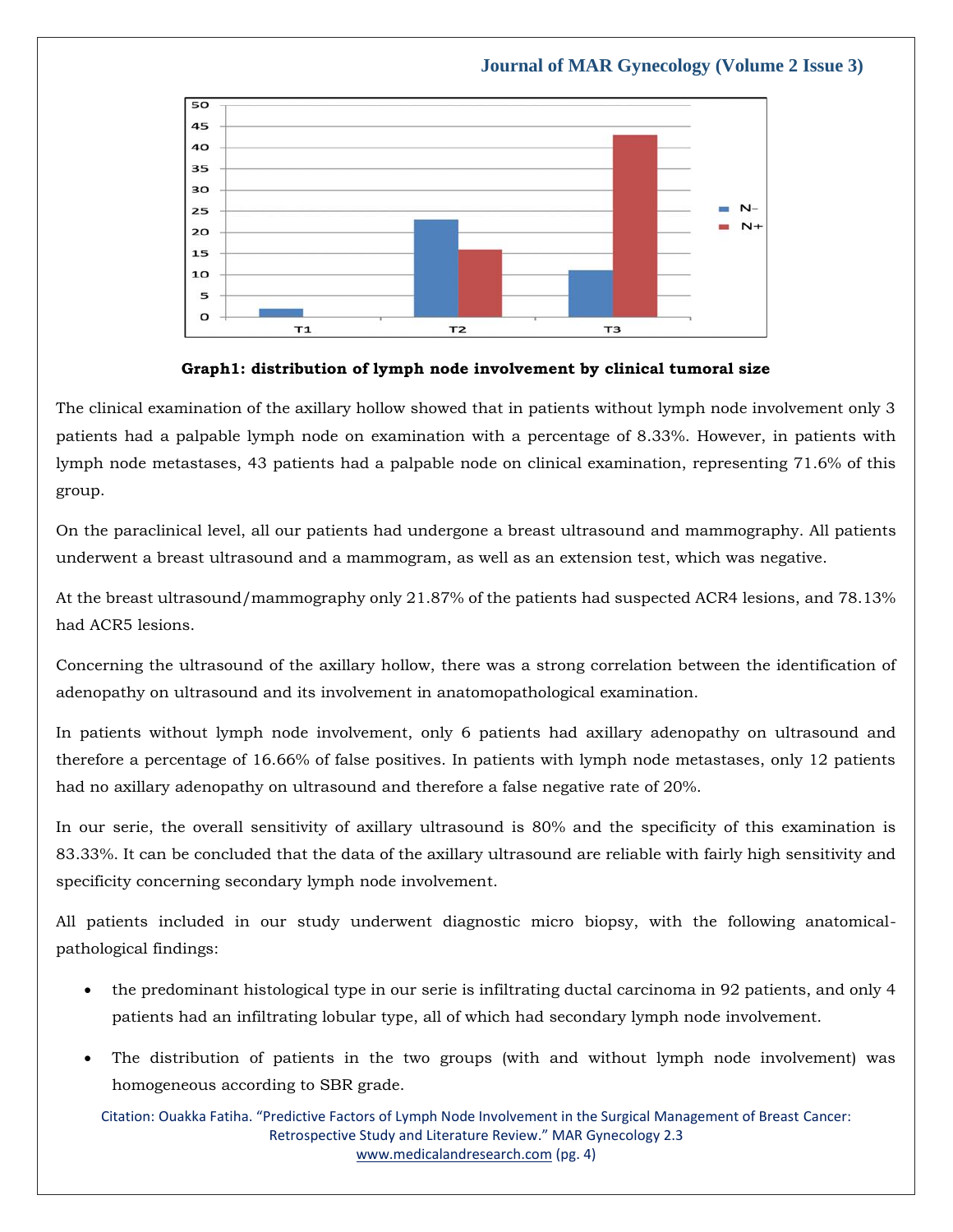|                  | $N - (n, %)$ | $N + (n,%)$ |
|------------------|--------------|-------------|
| SBR1             | 3/8.33%      | 3/5%        |
| SBR <sub>2</sub> | 25/69.44%    | 37/61%      |
| SBR <sub>3</sub> | 8/22.22%     | 20/33.33%   |

#### **Table 1: Distribution by SBR grade.**

- Concerning vascular emboli, in our serie there was a strong correlation between the absence of vascular emboli and the absence of lymph node involvement, of the 36 patients without lymph node involvement only 3 had vascular emboli, with a 91.66% chance of not having definitive lymph node involvement if there are no vascular emboli on biopsy. However, the presence of vascular emboli in the 60 patients with lymph node involvement was quantified in only 14 patients with an odds ratio of 0.019, demonstrating that there is no direct relationship between the presence of vascular emboli and the presence of secondary lymph node involvement.
- the immunohistochemical profile:
	- o In the group of patients without lymph node involvement, 24 had positive hormone receptors and 46 in the group of patients with lymph node involvement. 73.87% of the patients in our serie had hormone-sensitive cancer.
	- o Concerning HER2 gene overexpression, it was found in 12 patients in the group with lymph node involvement and only in 3 patients without lymph node involvement. Thus, we can conclude that in our serie only the HER2 profile is not significant for lymph node invasion.
	- o We also looked for the Ki67 score, which we considered high if it was above 20% according to the Ki67-recoGE recommendations. We note that there is a strong correlation between the high KI67 score and the presence of lymph node metastasis with a high risk of 73.33% and an Odd ratio of 3.77 which is highly significant.
- We also looked at the distribution of our patients according to the general IHC profile and therefore on 4 categories, the following graph 2 shows the distribution of lymph node involvement by IHC profile:

It can be clearly seen that the HER2 profile is strongly implicated in the occurrence of lymph node metastasis with a rate of 100% in our serie.

Citation: Ouakka Fatiha. "Predictive Factors of Lymph Node Involvement in the Surgical Management of Breast Cancer: Retrospective Study and Literature Review." MAR Gynecology 2.3 [www.medicalandresearch.com](http://www.medicalandresearch.com/) (pg. 5)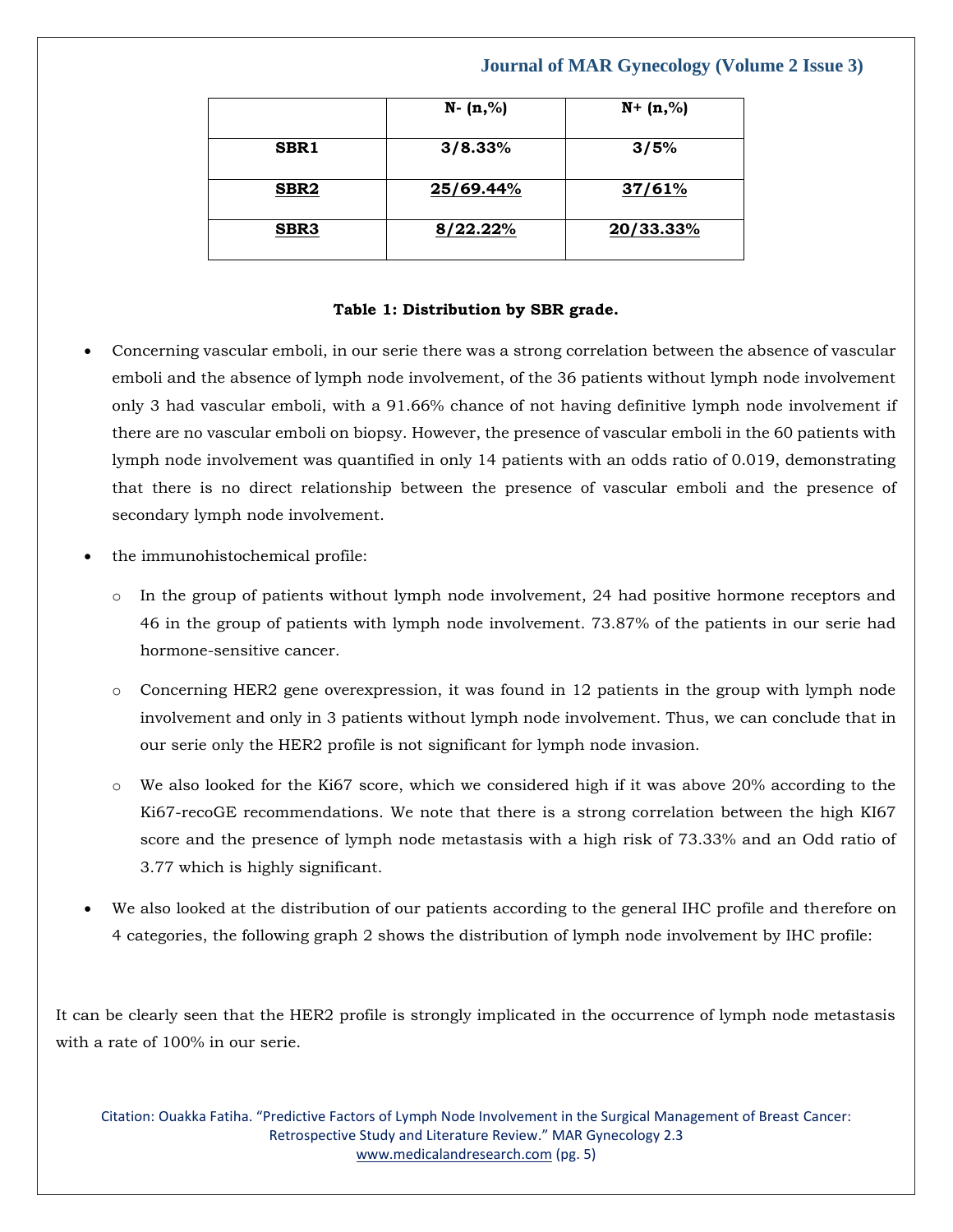



In the following table, we have compared the majority of the collected data studied by most authors, who performed a statistical test based on the Odd Ratio also called close relative risk, it's a statistical measure, often used in epidemiology, expressing the degree of dependence between qualitative random variables. An odd ratio:

- < 1 means that the event is less frequent in group A than in group B;
- = 1 means that the event is equally frequent in both groups;
- > 1 means that the event is more frequent in group A than in group B.

We thus calculated the relative risk of the occurrence of lymph node metastases in both groups:

| Variable studied          | N-<br>(Number<br>of<br>patients (and %)) | $N+$<br>(Number<br>0f<br>patients (and %)) | Odd ratio | Risque relatif    |
|---------------------------|------------------------------------------|--------------------------------------------|-----------|-------------------|
| <b>Number of patients</b> | 36                                       | 60                                         | ۰         | $\qquad \qquad -$ |
| Age (years old):          |                                          |                                            |           |                   |
| $50$                      | 18(50%)                                  | 27(45%)                                    | 0,81      | 0,24              |
| $>50$                     | 18(50%)                                  | 33(55%)                                    | 1,22      | 0,22              |
|                           |                                          |                                            |           |                   |

Citation: Ouakka Fatiha. "Predictive Factors of Lymph Node Involvement in the Surgical Management of Breast Cancer: Retrospective Study and Literature Review." MAR Gynecology 2.3 [www.medicalandresearch.com](http://www.medicalandresearch.com/) (pg. 6)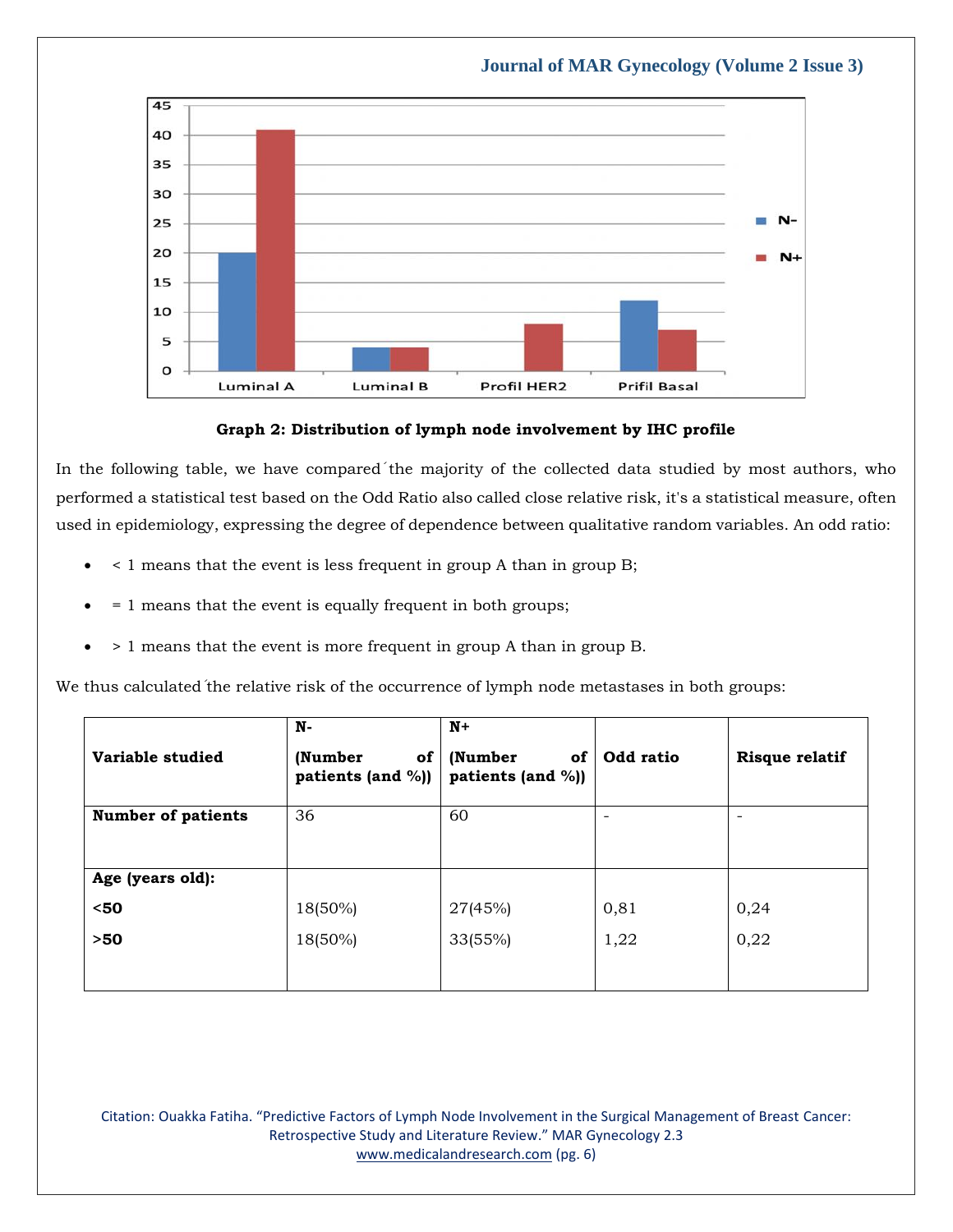| Histologic<br>tumor<br>size (mm): |             | $\bullet$ | $\bullet$ |      |
|-----------------------------------|-------------|-----------|-----------|------|
| T1                                | $2(5,5\%)$  | $0(0\%)$  |           |      |
| T <sub>2</sub>                    | 23(63,9%)   | 16(26,6%) | 0,17      | 0,32 |
| T <sub>3</sub>                    | 11(30,5%)   | 44(73,3%) | 5,75      | 3,04 |
|                                   |             |           |           |      |
| Histologique type:                |             |           |           |      |
| <b>Ductal</b>                     | 36(100%)    | 56(93%)   |           |      |
| Lobular                           | $0(0\%)$    | 4(7%)     | 100%      |      |
| SBR histologic grade:             |             |           |           |      |
| $\mathbf{1}$                      | $3(8,3\%)$  | 3(5%)     |           |      |
| $\mathbf 2$                       | 25(69,4%)   | 37(61,6%) | 0,59      | 0,42 |
| 3                                 | 8(22,2%)    | 20(33,3%) | 1,68      | 2,34 |
| <b>Estrogen receptors:</b>        |             |           |           |      |
|                                   | 24(66,6%)   | 14(23,3%) | 0,15      | 1,42 |
| +                                 | 12(33,3%)   | 46(76,6%) | 6,58      | 2,15 |
| Progesteron<br>receptors:         |             |           |           |      |
|                                   | 24(66,6%)   | 14(23,3%) | 0,15      | 1,42 |
| +                                 | 12(33,3%)   | 46(76,6%) | 6,58      | 2,15 |
|                                   |             |           |           |      |
| <b>Emboles vasculaires:</b>       |             |           |           |      |
|                                   |             |           | 0,47      | 3,34 |
|                                   | 33(91,6%)   | 46(76,6%) |           |      |
| +                                 | $3(8,3\%)$  | 14(23,3%) | 2,12      | 0,29 |
| High KI67 score:                  |             |           |           |      |
| <b>Yes</b>                        | 23(63,8%)   | 16(26,6%) | 0,2       | 0,31 |
|                                   |             |           |           |      |
| $\mathbf {No}$                    | 13(36,1%)   | 44(73,3%) | 4,84      | 3,15 |
|                                   |             |           |           |      |
| <b>HER2</b> score:                |             |           |           |      |
|                                   | 33(83,9%)   | 48(80 %)  | 2,75      | 0,47 |
| +                                 | $3(16,1\%)$ | 12(20%)   | 0,36      | 2,1  |
|                                   |             |           |           |      |

Citation: Ouakka Fatiha. "Predictive Factors of Lymph Node Involvement in the Surgical Management of Breast Cancer: Retrospective Study and Literature Review." MAR Gynecology 2.3 [www.medicalandresearch.com](http://www.medicalandresearch.com/) (pg. 7)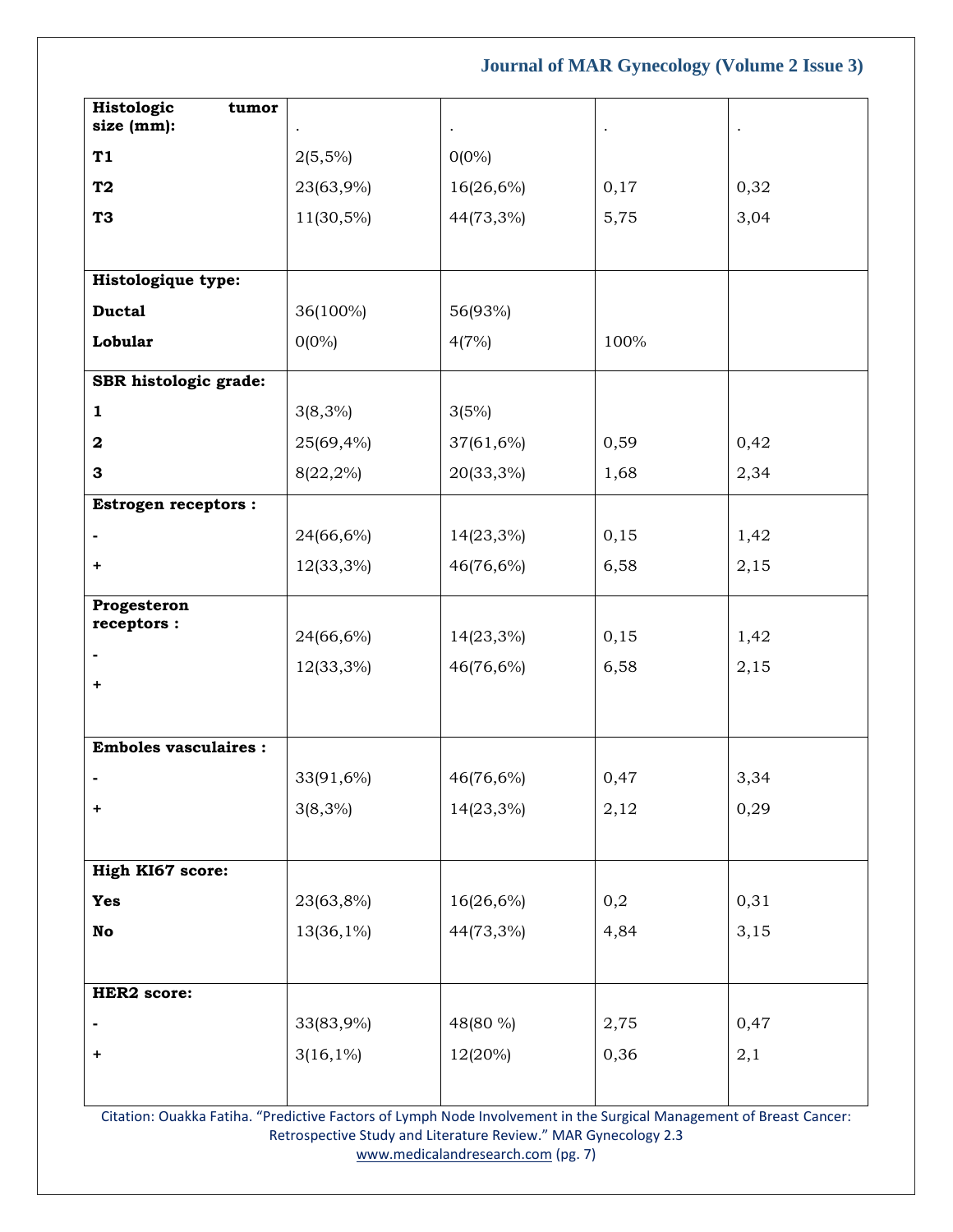| Profil IHC:      |              |              |      |  |
|------------------|--------------|--------------|------|--|
| <b>Luminal A</b> | $20(55,5\%)$ | $41(68,3\%)$ | 1,23 |  |
| <b>Luminal B</b> | $4(11,1\%)$  | $4(6,6\%)$   | 0.6  |  |
| HER2             | 0(0)         | 8(13,3%)     | 100% |  |
| Triple negatif   | 12(33,3%)    | $7(11,6\%)$  | 0,35 |  |
|                  |              |              |      |  |
|                  |              |              |      |  |

# **Table 2: Overall statistical statement of our serie:**

## **Discussion:**

In this study, we showed that 62.5% of our patients had lymph node invasion after axillary curage in the management of their breast cancer.

We found that the size of the primary tumor, the histological type and the presence of vascular emboli were statistically significant predictors of lymph node invasion in the axillary cavity. We will detail the different factors investigated in this study as follows:

### *Clinical characteristics:*

The age of the patient did not appear to be a predictive factor of GG invasion in our study, which was consistent with the vast majority of studies.

Tumor location, a variable investigated in our study, showed that the presence of the primary tumor in the SOQ (super outer quadrant of the breast), is strongly related to the presence of metastatic axillary GGs, this factor has never been reported in the literature as an independent risk factor for lymph node involvement.

Initial tumor size: As in our study, the size of the tumor was found to be a predictive factor of lymph node involvement, we noted a high probability of lymph node involvement if the size was greater than 5 cm (T3) with an Odds Ratio of 5,75.

In the majority of studies: Barranger et al. report a 0% risk of lymph node involvement if the tumor is less than 10 mm, a 17% risk if it is between 11 and 20 mm and a 67% risk if it is more than 20 mm **[**4**]**. Nos et al. also report that a tumor size greater than 20 mm is predictive of lymph node involvement **[**5**]**, as have many other authors **[**6, 7**]**. In our study, the probability of involvement if the size is less than 2 cm is 0%, and very low if T2.

Citation: Ouakka Fatiha. "Predictive Factors of Lymph Node Involvement in the Surgical Management of Breast Cancer: Retrospective Study and Literature Review." MAR Gynecology 2.3 [www.medicalandresearch.com](http://www.medicalandresearch.com/) (pg. 8)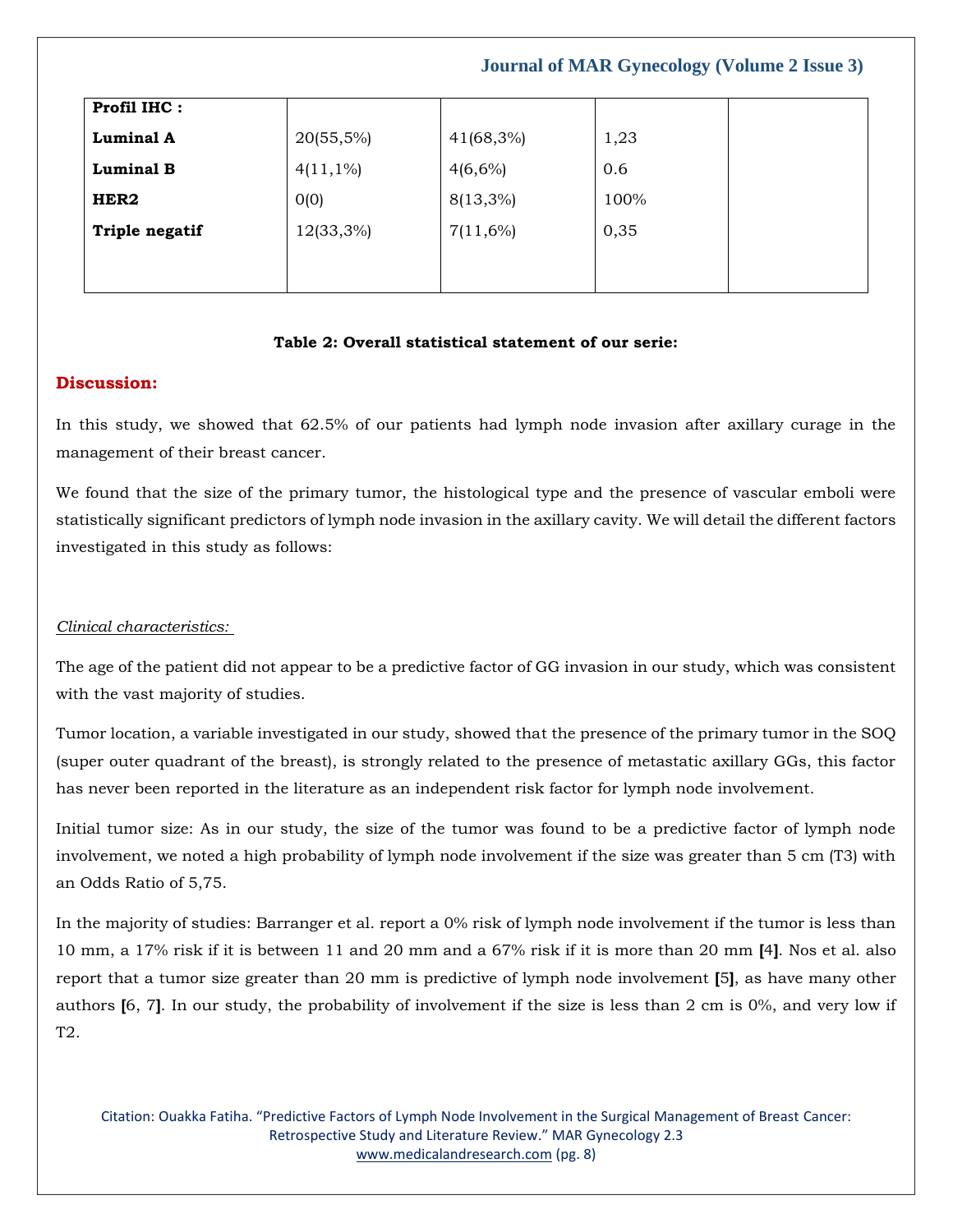#### *Clinical and ultrasound exploration of the axillary fossa:*

In our study we found́a strong correlation between the absence of GG on clinical examination and the absence of affected GG on pathological examination, with a 91.66% chance of not finding an affected GG.

Concerning the radiological exploration of the axillary cavity, our study showed that the presence of adenopathy on ultrasound is related to the involvement of lymph nodes after curage with a chance of 80% of invasion. The specificity of ultrasound is 83.3%. The majority of studies did not mention these two factors in their analysis.

#### *Histological characteristics:*

The histological type of the primary tumor was found to be a predictive factor for lymph node invasion with a rate of 100% in the case of infiltrating lobular carcinoma, but this histological type was only found in 4 patients in our serie. This factor has not been approved in the literature, so there does not seem to be more lymph node involvement in cases of infiltrating lobular carcinoma **[**8**]**.

In our study, the SBR grade analysis did not show a relationship between histopronostic grade and lymph node involvement.

These data are consistent with those found in the literature, Only Goyat et al. found́a significant association between SBR grade and GG invasion with a risk of less than 50% if SBR2 and very high risk at 76.3% if SBR3 **[**9**]**.

In our study, the presence of lymphovascular emboli did not appear to be an independent risk factor for lymph node involvement, but the absence of vascular emboli at biopsy was strongly associated with the absence of lymph node involvement with a rate of 91.6%. The results found in the literature are divergent: if Chu **[**7**]**,

Houvenaeghel **[**10**]** for example had identical results to ours, several studies, including Viale **[**11**]** and Sachdev **[**12**]** reported the presence of lymphovascular emboli as an independent risk factor for lymph node involvement.

The only serie found that studied the relationship between lymph node involvement and hormone receptors as well as HER2 and KI67 status is the serie of Abdessalam SF and co **[**13**]** who did not find an obvious relationship.

However, in our serie, the risk of lymph node involvement is multiplied by 3,7 if the KI67 score is high and the chance of involvement is 73.3%.

Isolated analysis of hormone receptors and HER2 profile did not show a direct relationship between their presence and lymph node involvement, however, combined analysis of these factors showed a strong correlation between HER2 profile (+ negative hormone receptors) and lymph node involvement with a 100% risk (only 8 cases).

Citation: Ouakka Fatiha. "Predictive Factors of Lymph Node Involvement in the Surgical Management of Breast Cancer: Retrospective Study and Literature Review." MAR Gynecology 2.3 [www.medicalandresearch.com](http://www.medicalandresearch.com/) (pg. 9)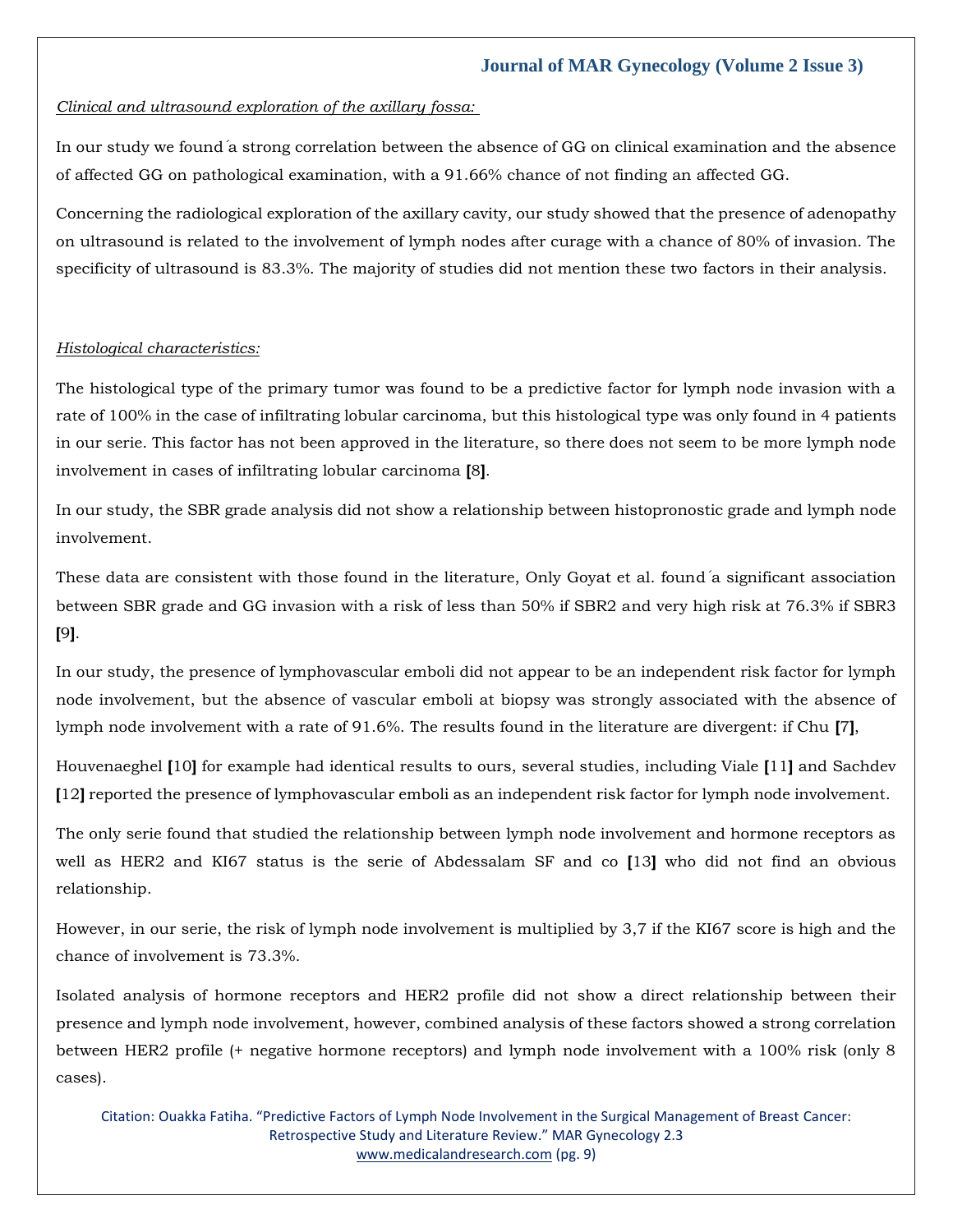# **Conclusion**

According to our study and the data found in the literature, we were able to highlight the existence of predictive factors of GG invasion in the case of complete axillary curage: the location in the QSE, the initial histological size of the primary tumor, the lobular histological type, the high SBR grade, also a high KI67 and the HER2 IHC profile.

Also, we have highlighted the existence of a negative predictive factor which is the absence of adenopathy on clinical examination and ultrasound of the axillary cavity.

For several years, the axillary curage is no longer recommended because of its complications, the method of the sentinel node became the reference in the management of breast cancer, the purpose of our study is to encourage to practice this method more and more and to widen or adapt its indication according to our context.

### **References**

1[.Belot A, Grosclaude P, Bossard N, Jougla E, Benhamou E, Delafosse P, et al.](https://www.google.com/search?q=Cancerincidence+and+mortality+in+France+over+the+period+1980-2005&oq=Cancerincidence+and+mortality+in+France+over+the+period+1980-2005&aqs=chrome..69i57.909j0j7&sourceid=chrome&ie=UTF-8) "Cancerincidence and mortality in France over the period 1980-2005"[. Rev Epidemiol Sante Publique. 2008 Jun;56\(3\):159-75](https://www.google.com/search?q=Cancerincidence+and+mortality+in+France+over+the+period+1980-2005&oq=Cancerincidence+and+mortality+in+France+over+the+period+1980-2005&aqs=chrome..69i57.909j0j7&sourceid=chrome&ie=UTF-8)

2.Hoe AL, Iven D, Royle GT, Taylor I. "[Incidence of arm swelling following axillary clearance for breast cancer](https://www.google.com/search?q=Incidence+of+arm+swelling+following+axillary+clearance+for+breast+cancer&sxsrf=AOaemvKnnSrCvZ-YzcEDYwIeSETn9VAiHA%3A1641393447923&ei=J63VYcO5N5Ta2roPvoul8Ac&ved=0ahUKEwiD6ZiL65r1AhUUrVYBHb5FCX4Q4dUDCA4&uact=5&oq=Incidence+of+arm+swelling+following+axillary+clearance+for+breast+cancer&gs_lcp=Cgdnd3Mtd2l6EAM6BwgjEOoCECdKBAhBGABKBAhGGABQvgZYvgZg5gpoAXACeACAAcoBiAHKAZIBAzItMZgBAKABAaABArABCsABAQ&sclient=gws-wiz)". [The British journal of surgery. 1992 Mar;79\(3\):261-](https://www.google.com/search?q=Incidence+of+arm+swelling+following+axillary+clearance+for+breast+cancer&sxsrf=AOaemvKnnSrCvZ-YzcEDYwIeSETn9VAiHA%3A1641393447923&ei=J63VYcO5N5Ta2roPvoul8Ac&ved=0ahUKEwiD6ZiL65r1AhUUrVYBHb5FCX4Q4dUDCA4&uact=5&oq=Incidence+of+arm+swelling+following+axillary+clearance+for+breast+cancer&gs_lcp=Cgdnd3Mtd2l6EAM6BwgjEOoCECdKBAhBGABKBAhGGABQvgZYvgZg5gpoAXACeACAAcoBiAHKAZIBAzItMZgBAKABAaABArABCsABAQ&sclient=gws-wiz)

3.Petrek JA, Heelan MC. "[Incidence of breast carcinoma-related lymphedema](https://www.google.com/search?q=Incidence+of+breast+carcinoma-related+lymphedema&sxsrf=AOaemvJAI-H2sTUGyD0xObIpTvxPo8QsPw%3A1641393480307&ei=SK3VYYCEEvTl2roP64GWyA8&ved=0ahUKEwiAyNGa65r1AhX0slYBHeuABfkQ4dUDCA4&uact=5&oq=Incidence+of+breast+carcinoma-related+lymphedema&gs_lcp=Cgdnd3Mtd2l6EAMyCAghEBYQHRAeMggIIRAWEB0QHjIICCEQFhAdEB4yCAghEBYQHRAeMggIIRAWEB0QHjIICCEQFhAdEB4yCAghEBYQHRAeMggIIRAWEB0QHjoHCCMQ6gIQJ0oECEEYAEoECEYYAFDZBVjZBWCCCGgBcAB4AIAB_AGIAfwBkgEDMi0xmAEAoAEBoAECsAEKwAEB&sclient=gws-wiz)". Cancer. 1998 Dec 15;83(12 [Suppl American\):2776-81](https://www.google.com/search?q=Incidence+of+breast+carcinoma-related+lymphedema&sxsrf=AOaemvJAI-H2sTUGyD0xObIpTvxPo8QsPw%3A1641393480307&ei=SK3VYYCEEvTl2roP64GWyA8&ved=0ahUKEwiAyNGa65r1AhX0slYBHeuABfkQ4dUDCA4&uact=5&oq=Incidence+of+breast+carcinoma-related+lymphedema&gs_lcp=Cgdnd3Mtd2l6EAMyCAghEBYQHRAeMggIIRAWEB0QHjIICCEQFhAdEB4yCAghEBYQHRAeMggIIRAWEB0QHjIICCEQFhAdEB4yCAghEBYQHRAeMggIIRAWEB0QHjoHCCMQ6gIQJ0oECEEYAEoECEYYAFDZBVjZBWCCCGgBcAB4AIAB_AGIAfwBkgEDMi0xmAEAoAEBoAECsAEKwAEB&sclient=gws-wiz)

4[.Barranger E, Coutant C, Flahault A, Delpech Y, Darai E, Uzan S.](https://www.google.com/search?q=An+axilla+scoring+system+to+predict+non-sentinel+lymph+node+status+in+breast+cancer+patients+with+sentinel+lymph+node+involvement&sxsrf=AOaemvIXPCckDIMuZu1T2Y58deq5kNTiUw%3A1641393502991&ei=Xq3VYa7qO9vk2roPyd6osAs&ved=0ahUKEwiukbql65r1AhVbslYBHUkvCrYQ4dUDCA4&uact=5&oq=An+axilla+scoring+system+to+predict+non-sentinel+lymph+node+status+in+breast+cancer+patients+with+sentinel+lymph+node+involvement&gs_lcp=Cgdnd3Mtd2l6EAMyBwgjEOoCECcyBwgjEOoCECcyBwgjEOoCECcyBwgjEOoCECcyBwgjEOoCECcyBwgjEOoCECcyBwgjEOoCECcyBwgjEOoCECcyBwgjEOoCECcyBwgjEOoCECdKBAhBGABKBAhGGABQkAZYkAZgyAloAXACeACAAQCIAQCSAQCYAQCgAQGgAQKwAQrAAQE&sclient=gws-wiz) "An axilla scoring system to predict non[sentinel lymph node status in breast cancer patients with sentinel lymph node involvement](https://www.google.com/search?q=An+axilla+scoring+system+to+predict+non-sentinel+lymph+node+status+in+breast+cancer+patients+with+sentinel+lymph+node+involvement&sxsrf=AOaemvIXPCckDIMuZu1T2Y58deq5kNTiUw%3A1641393502991&ei=Xq3VYa7qO9vk2roPyd6osAs&ved=0ahUKEwiukbql65r1AhVbslYBHUkvCrYQ4dUDCA4&uact=5&oq=An+axilla+scoring+system+to+predict+non-sentinel+lymph+node+status+in+breast+cancer+patients+with+sentinel+lymph+node+involvement&gs_lcp=Cgdnd3Mtd2l6EAMyBwgjEOoCECcyBwgjEOoCECcyBwgjEOoCECcyBwgjEOoCECcyBwgjEOoCECcyBwgjEOoCECcyBwgjEOoCECcyBwgjEOoCECcyBwgjEOoCECcyBwgjEOoCECdKBAhBGABKBAhGGABQkAZYkAZgyAloAXACeACAAQCIAQCSAQCYAQCgAQGgAQKwAQrAAQE&sclient=gws-wiz)". Breast cancer

5[.Nos C, Harding-MacKean C, Freneaux P, Trie A,](https://www.google.com/search?q=Prediction+of+tumour+involvement+in+remaining+axillary+lymph+nodes+when+the+sentinel+node+in+a+woman+with+breast+cancer+contains+metastases&sxsrf=AOaemvL3dBxf4XBR3vUmG47rng_wrnatPw%3A1641393519280&ei=b63VYYywEPSm2roP566z4Ao&ved=0ahUKEwjMo5yt65r1AhV0k1YBHWfXDKwQ4dUDCA4&uact=5&oq=Prediction+of+tumour+involvement+in+remaining+axillary+lymph+nodes+when+the+sentinel+node+in+a+woman+with+breast+cancer+contains+metastases&gs_lcp=Cgdnd3Mtd2l6EAMyBwgjEOoCECcyBwgjEOoCECcyBwgjEOoCECcyBwgjEOoCECcyBwgjEOoCECcyBwgjEOoCECcyBwgjEOoCECcyBwgjEOoCECcyBwgjEOoCECcyBwgjEOoCECdKBAhBGABKBAhGGABQgwZYgwZg0QloAXAAeACAAQCIAQCSAQCYAQCgAQGgAQKwAQrAAQE&sclient=gws-wiz) Falcou MC, Sastre-Garau X, et al. "Prediction of tumour [involvement in remaining axillary lymph nodes when the sentinel node in a woman with breast cancer contains](https://www.google.com/search?q=Prediction+of+tumour+involvement+in+remaining+axillary+lymph+nodes+when+the+sentinel+node+in+a+woman+with+breast+cancer+contains+metastases&sxsrf=AOaemvL3dBxf4XBR3vUmG47rng_wrnatPw%3A1641393519280&ei=b63VYYywEPSm2roP566z4Ao&ved=0ahUKEwjMo5yt65r1AhV0k1YBHWfXDKwQ4dUDCA4&uact=5&oq=Prediction+of+tumour+involvement+in+remaining+axillary+lymph+nodes+when+the+sentinel+node+in+a+woman+with+breast+cancer+contains+metastases&gs_lcp=Cgdnd3Mtd2l6EAMyBwgjEOoCECcyBwgjEOoCECcyBwgjEOoCECcyBwgjEOoCECcyBwgjEOoCECcyBwgjEOoCECcyBwgjEOoCECcyBwgjEOoCECcyBwgjEOoCECcyBwgjEOoCECdKBAhBGABKBAhGGABQgwZYgwZg0QloAXAAeACAAQCIAQCSAQCYAQCgAQGgAQKwAQrAAQE&sclient=gws-wiz)  metastases"[. The British journal of surgery. 2003 Nov;90\(11\):1354-60.](https://www.google.com/search?q=Prediction+of+tumour+involvement+in+remaining+axillary+lymph+nodes+when+the+sentinel+node+in+a+woman+with+breast+cancer+contains+metastases&sxsrf=AOaemvL3dBxf4XBR3vUmG47rng_wrnatPw%3A1641393519280&ei=b63VYYywEPSm2roP566z4Ao&ved=0ahUKEwjMo5yt65r1AhV0k1YBHWfXDKwQ4dUDCA4&uact=5&oq=Prediction+of+tumour+involvement+in+remaining+axillary+lymph+nodes+when+the+sentinel+node+in+a+woman+with+breast+cancer+contains+metastases&gs_lcp=Cgdnd3Mtd2l6EAMyBwgjEOoCECcyBwgjEOoCECcyBwgjEOoCECcyBwgjEOoCECcyBwgjEOoCECcyBwgjEOoCECcyBwgjEOoCECcyBwgjEOoCECcyBwgjEOoCECcyBwgjEOoCECdKBAhBGABKBAhGGABQgwZYgwZg0QloAXAAeACAAQCIAQCSAQCYAQCgAQGgAQKwAQrAAQE&sclient=gws-wiz)

6[.Yu JC, Hsu GC, Hsieh CB, Sheu LF, Chao TY.](https://www.google.com/search?q=Prediction+of+metastasis+to+non-+sentinel+nodes+by+sentinel+node+status+and+primary+tumor+characteristics+in+primary+breast+cancer+in+Taiwan&sxsrf=AOaemvJcuCogFEndcgzKouYANaMIN3y9gw%3A1641393551982&ei=j63VYYSZO_bk2roP7M2GqAQ&ved=0ahUKEwjEnOi865r1AhV2slYBHeymAUUQ4dUDCA4&uact=5&oq=Prediction+of+metastasis+to+non-+sentinel+nodes+by+sentinel+node+status+and+primary+tumor+characteristics+in+primary+breast+cancer+in+Taiwan&gs_lcp=Cgdnd3Mtd2l6EAMyBwgjEOoCECcyBwgjEOoCECcyBwgjEOoCECcyBwgjEOoCECcyBwgjEOoCECcyBwgjEOoCECcyBwgjEOoCECcyBwgjEOoCECcyBwgjEOoCECcyBwgjEOoCECdKBAhBGABKBAhGGABQqgZYqgZgjBBoAXAAeACAAQCIAQCSAQCYAQCgAQGgAQKwAQrAAQE&sclient=gws-wiz) "Prediction of metastasis to non- sentinel nodes by sentinel [node status and primary tumor characteristics in primary breast cancer in Taiwan](https://www.google.com/search?q=Prediction+of+metastasis+to+non-+sentinel+nodes+by+sentinel+node+status+and+primary+tumor+characteristics+in+primary+breast+cancer+in+Taiwan&sxsrf=AOaemvJcuCogFEndcgzKouYANaMIN3y9gw%3A1641393551982&ei=j63VYYSZO_bk2roP7M2GqAQ&ved=0ahUKEwjEnOi865r1AhV2slYBHeymAUUQ4dUDCA4&uact=5&oq=Prediction+of+metastasis+to+non-+sentinel+nodes+by+sentinel+node+status+and+primary+tumor+characteristics+in+primary+breast+cancer+in+Taiwan&gs_lcp=Cgdnd3Mtd2l6EAMyBwgjEOoCECcyBwgjEOoCECcyBwgjEOoCECcyBwgjEOoCECcyBwgjEOoCECcyBwgjEOoCECcyBwgjEOoCECcyBwgjEOoCECcyBwgjEOoCECcyBwgjEOoCECdKBAhBGABKBAhGGABQqgZYqgZgjBBoAXAAeACAAQCIAQCSAQCYAQCgAQGgAQKwAQrAAQE&sclient=gws-wiz)". World journal of surgery. [2005 Jul;29\(7\):813-8; discussion 8-9.](https://www.google.com/search?q=Prediction+of+metastasis+to+non-+sentinel+nodes+by+sentinel+node+status+and+primary+tumor+characteristics+in+primary+breast+cancer+in+Taiwan&sxsrf=AOaemvJcuCogFEndcgzKouYANaMIN3y9gw%3A1641393551982&ei=j63VYYSZO_bk2roP7M2GqAQ&ved=0ahUKEwjEnOi865r1AhV2slYBHeymAUUQ4dUDCA4&uact=5&oq=Prediction+of+metastasis+to+non-+sentinel+nodes+by+sentinel+node+status+and+primary+tumor+characteristics+in+primary+breast+cancer+in+Taiwan&gs_lcp=Cgdnd3Mtd2l6EAMyBwgjEOoCECcyBwgjEOoCECcyBwgjEOoCECcyBwgjEOoCECcyBwgjEOoCECcyBwgjEOoCECcyBwgjEOoCECcyBwgjEOoCECcyBwgjEOoCECcyBwgjEOoCECdKBAhBGABKBAhGGABQqgZYqgZgjBBoAXAAeACAAQCIAQCSAQCYAQCgAQGgAQKwAQrAAQE&sclient=gws-wiz)

7. [Chu KU, Turner RR, Hansen NM, Brennan MB, Bilchik A, Giuliano AE.](https://www.google.com/search?q=Do+all+patients+with+sentinel+node+metastasis+from+breast+carcinoma+need+complete+axillary+node+dissection%3F&sxsrf=AOaemvJTCrCWHT_FyZg9sH51EQZrFfopSg%3A1641393571273&ei=o63VYZDyD_ve2roP6_KX0AI&ved=0ahUKEwjQz4HG65r1AhV7r1YBHWv5BSoQ4dUDCA4&uact=5&oq=Do+all+patients+with+sentinel+node+metastasis+from+breast+carcinoma+need+complete+axillary+node+dissection%3F&gs_lcp=Cgdnd3Mtd2l6EAMyBwgjEOoCECcyBwgjEOoCECcyBwgjEOoCECcyBwgjEOoCECcyBwgjEOoCECcyBwgjEOoCECcyBwgjEOoCECcyBwgjEOoCECcyBwgjEOoCECcyBwgjEOoCECdKBAhBGABKBAhGGABQwwZYxhpg3SBoAXAAeACAAQCIAQCSAQCYAQCgAQGgAQKwAQrAAQE&sclient=gws-wiz) "Do all patients with sentinel node [metastasis from breast carcinoma need complete axillary node dissection?](https://www.google.com/search?q=Do+all+patients+with+sentinel+node+metastasis+from+breast+carcinoma+need+complete+axillary+node+dissection%3F&sxsrf=AOaemvJTCrCWHT_FyZg9sH51EQZrFfopSg%3A1641393571273&ei=o63VYZDyD_ve2roP6_KX0AI&ved=0ahUKEwjQz4HG65r1AhV7r1YBHWv5BSoQ4dUDCA4&uact=5&oq=Do+all+patients+with+sentinel+node+metastasis+from+breast+carcinoma+need+complete+axillary+node+dissection%3F&gs_lcp=Cgdnd3Mtd2l6EAMyBwgjEOoCECcyBwgjEOoCECcyBwgjEOoCECcyBwgjEOoCECcyBwgjEOoCECcyBwgjEOoCECcyBwgjEOoCECcyBwgjEOoCECcyBwgjEOoCECcyBwgjEOoCECdKBAhBGABKBAhGGABQwwZYxhpg3SBoAXAAeACAAQCIAQCSAQCYAQCgAQGgAQKwAQrAAQE&sclient=gws-wiz)" Annals of surgery. 1999 [Apr;229\(4\):536-41.](https://www.google.com/search?q=Do+all+patients+with+sentinel+node+metastasis+from+breast+carcinoma+need+complete+axillary+node+dissection%3F&sxsrf=AOaemvJTCrCWHT_FyZg9sH51EQZrFfopSg%3A1641393571273&ei=o63VYZDyD_ve2roP6_KX0AI&ved=0ahUKEwjQz4HG65r1AhV7r1YBHWv5BSoQ4dUDCA4&uact=5&oq=Do+all+patients+with+sentinel+node+metastasis+from+breast+carcinoma+need+complete+axillary+node+dissection%3F&gs_lcp=Cgdnd3Mtd2l6EAMyBwgjEOoCECcyBwgjEOoCECcyBwgjEOoCECcyBwgjEOoCECcyBwgjEOoCECcyBwgjEOoCECcyBwgjEOoCECcyBwgjEOoCECcyBwgjEOoCECcyBwgjEOoCECdKBAhBGABKBAhGGABQwwZYxhpg3SBoAXAAeACAAQCIAQCSAQCYAQCgAQGgAQKwAQrAAQE&sclient=gws-wiz)

Citation: Ouakka Fatiha. "Predictive Factors of Lymph Node Involvement in the Surgical Management of Breast Cancer: Retrospective Study and Literature Review." MAR Gynecology 2.3 [www.medicalandresearch.com](http://www.medicalandresearch.com/) (pg. 10)